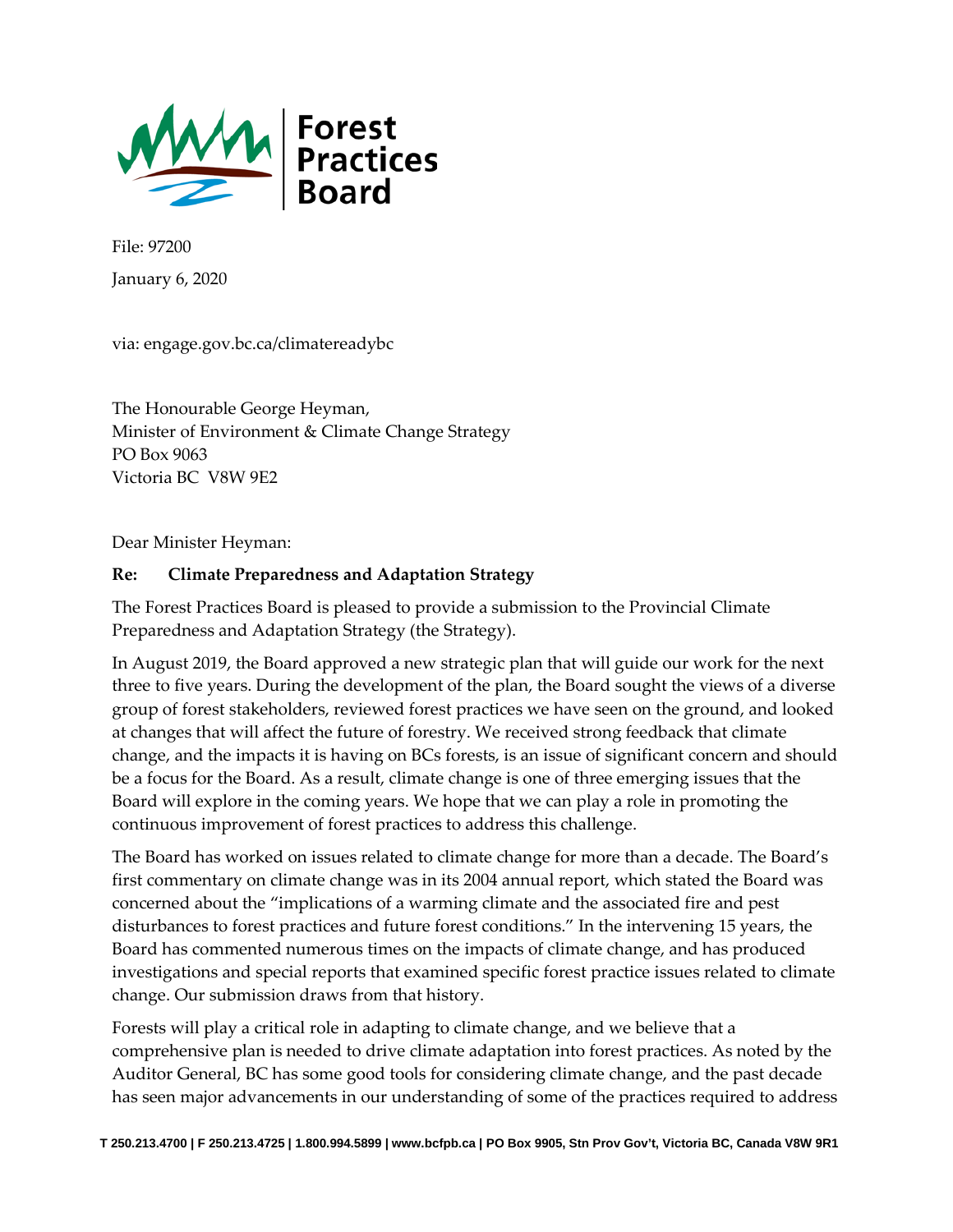The Honourable George Heyman January 6, 2020 Page 2

climate change in forest and range management; however, the application of these tools and practices is not widespread.

Our recommendations are broken into three parts. We suggest that an overarching policy goal guide all actions regarding adaptation. We identify five focus areas where we believe action will have greatest impact, and finally we have provided an appendix with past recommendations from the Board for specific actions that can be taken.

### **Climate Adaptation; Ecosystem Resilience as the Goal.**

The province should consider adopting ecosystem resilience<sup>[1](#page-1-0)</sup> as a policy goal for forest and range management. The Board has referred to the importance of resilience in many of our past reports and the Ministry of Forests, Lands, Natural Resource Operations and Rural Development (FLNRORD) has done much good work to advance our understanding of resilience. Given the large uncertainty regarding how climate change will ultimately affect ecosystems, creating resilient ecosystems is widely viewed as an appropriate approach to manage risks. The Board believes that resilience would be an effective goal that could guide subsequent planning, science, and policy. We understand that resilience is not itself a specific outcome, but rather a guiding management principle, and considerable further work is required to properly define it, undertake science on its application in diverse ecosystems, and to adjust current policies and programs to reflect a goal of resilience.

### **Improve Practices in Five Areas**

 $\overline{a}$ 

We are highlighting five areas where risks to forest values are highest or the impact of change could be greatest. A Strategy should identify actions that can be taken in each of these areas;

- 1. Tactical Planning. Tactical (or Landscape Level) planning has the potential to be an essential tool in planning for adaptation of BC's ecosystems. BC is too large and complex (ecologically and socially) to address future climate solely through provincial standards or policies. Climate change requires that we look far into the future and plan practices today to ensure forests that will deliver the multiple benefits society demands, in the climate of the future. With the proposed creation of a tactical planning requirement under the *Forest and Range Practices Act*, the province will need to create guidance and tools for tactical plans to guide forest practices for adaptation at the landscape level.
- 2. Managing Forest Fuels. Government has made significant progress in the past five years to create new programs, tools, and policies to enable more robust management of fuels on the landscape. The Board encourages government to continue to focus on effective management of fuels in the wildland urban interface, modernizing hazard

<span id="page-1-0"></span><sup>1</sup> "Ecological resilience is the capacity of an ecosystem to absorb, recover from, and adapt to disturbance or stress caused by agents of change." (MOFR, 2010).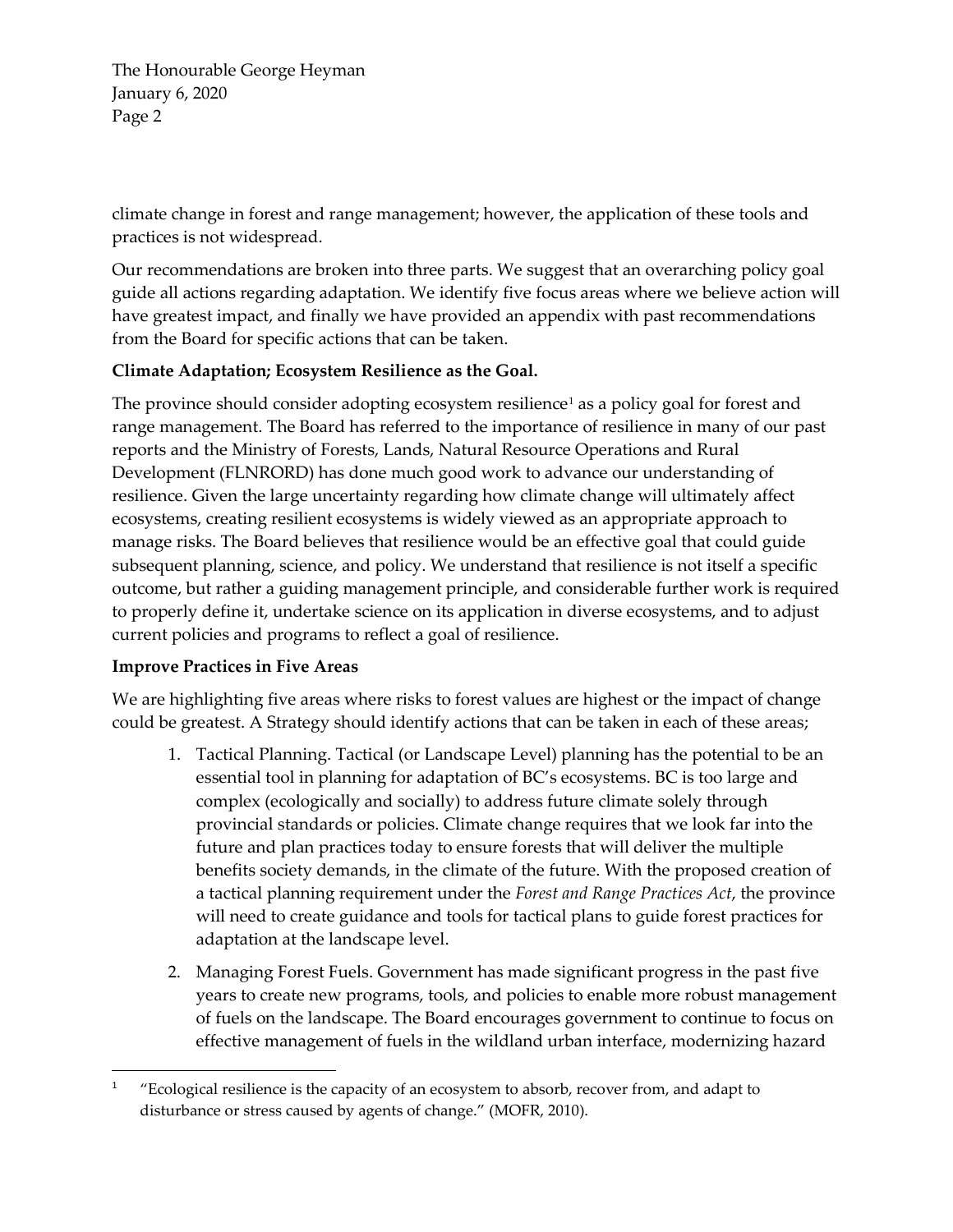The Honourable George Heyman January 6, 2020 Page 3

> abatement requirements for industrial operations, re-introduction of prescribed fire, and addressing fuel management across the broader landscape (beyond the wildland urban interface). Full implementation of the recommendations for fuel management outlined in the Chapman/Abbot report is an essential start.

- 3. Reforestation. Reforestation standards and practices should be adjusted to address anticipated stresses caused by climate change, as well as shifts in ecosystem composition. FLNRORD has created a good foundation of guidance and standards, but these do not appear to be widely adopted yet. Clear direction to licensees would ensure consistent and widespread adoption of climate-based seed transfer and fire management stocking standards.
- 4. Aquatic Ecosystems and Water. Forest practices that affect riparian areas or may have cumulative effects on the hydrologic regime may need to be adjusted to reduce overall stress on aquatic ecosystems and water (e.g., shade, temperature, interception, etc.).
- 5. Roads and Bridges. Road and bridge design standards should be updated to ensure that designs consider anticipated changes to peak flows and increased risk of landslides on steep slopes, due to climate change. Bridge and road design standards can ensure that new roads or bridges are future climate ready and that, as infrastructure is periodically replaced, we "build back better."

Over the next two years the Board hopes to expand on some of these topics through our work. We look forward to continued and constructive engagement with government as the provincial strategy is developed and moves to implementation. This is an important project and forest practices have a significant role to play in climate adaptation. Please contact Dave Clarke, Executive Director at 250-213-4702 if you would like more details on any of these topics.

Sincerely yours,

 $\overline{\phantom{a}}$ 

Kevin Kriese, Chair

Cc: The Honourable Doug Donaldson, Minister of Forests, Lands, Natural Resource Operations and Rural Development Jeremy Hewitt, Assistant Deputy Minister, MECC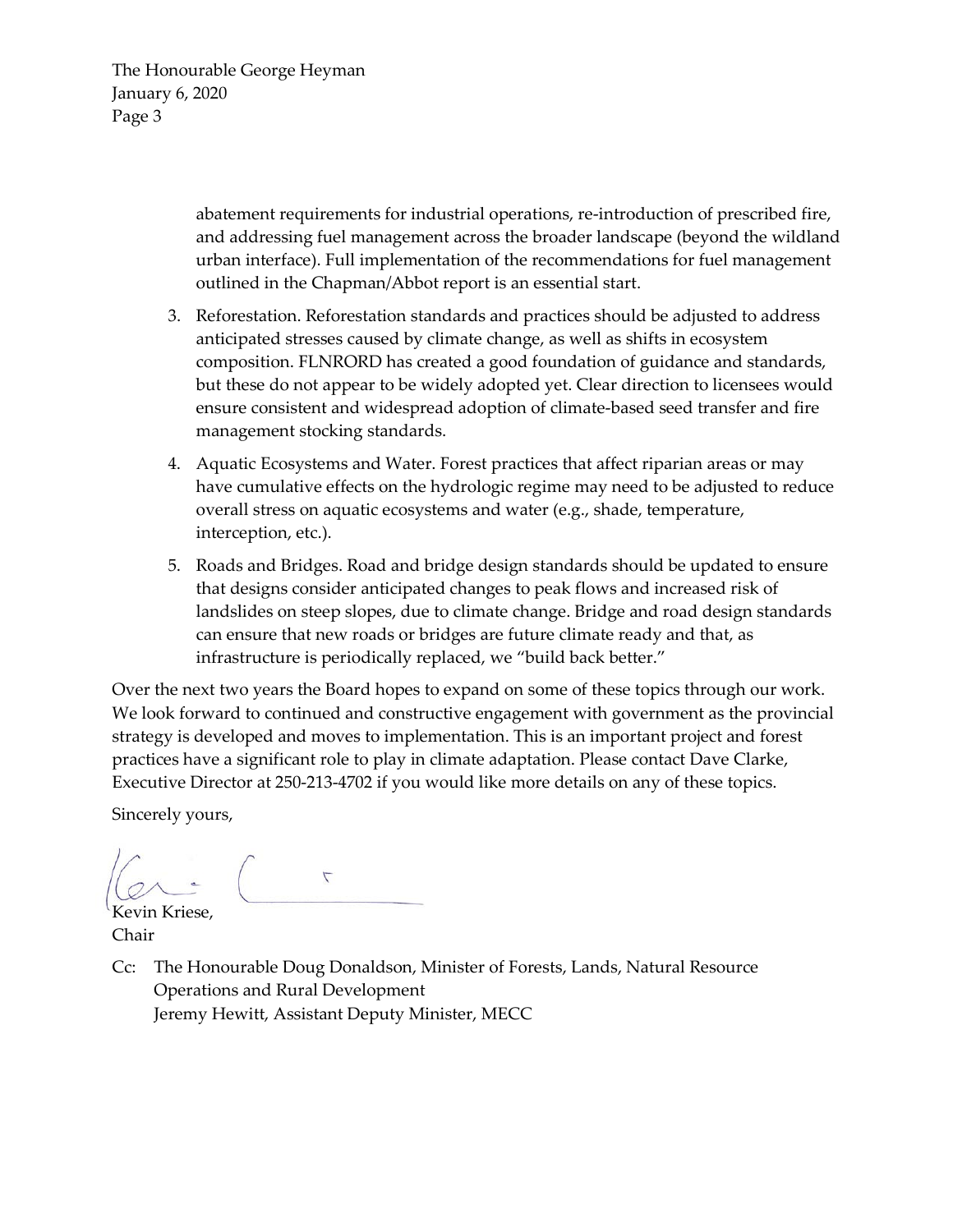# **Appendix 1; Summary of Previous Board Recommendations related to Climate Change**

### **Tactical Forest Planning, 2019**

The need for intermediate-level, tactical planning in forest management is more critical now than at any time in the past because:

- It is increasingly apparent that many issues of importance to the public, such as managing forestry impacts on water flow and wildlife habitat, are difficult to address on a cutblock by cutblock basis;
- Current and predicted changes in climate will accentuate issues that cannot be resolved at the cutblock level; issues like managing fuels to address risk of wildfire, or fluctuating stream flows.
- Planning at this level provides an opportunity to engage in meaningful partnerships with Indigenous peoples in forest management planning, consistent with government's commitment to implement the United Nations Declaration on the Rights of Indigenous Peoples (UNDRIP).
- Members of the public are demanding opportunities for consultation about forest management before operational decisions are being made; their concerns are often related to landscape scale issues.

### **Conserving Fish Habitat under FRPA, 2018**

### *Forest Practices and Climate Change Adaptation*

Climate change is affecting temperatures and precipitation levels throughout BC with increased incidence of unseasonal and extreme weather events, which can increase the risk of substantial impacts to fish and fish habitats. Forest harvesting has the potential to reduce the resiliency of streams and fish habitats. For example:

- Increases in stream temperatures may be worsened by removing riparian vegetation adjacent to non-fish-bearing and small streams.
- Increased and unseasonal extreme rain events in harvested areas can increase peak flows to a size and force that alters stream channels and scours streambeds, damaging fish habitats.
- Increased storm intensities could increase the risk of slope instability associated with forest harvesting and roads. This could result in increased deposition of soil material into streams.
- Existing stream crossing structures (culverts and bridges) may not be large enough to accommodate projected increases in size and frequency of peak flow events and stream widening.
- Longer and warmer growing seasons may result in second growth trees growing quickly to crown closure and out-competing understory shrub and ground cover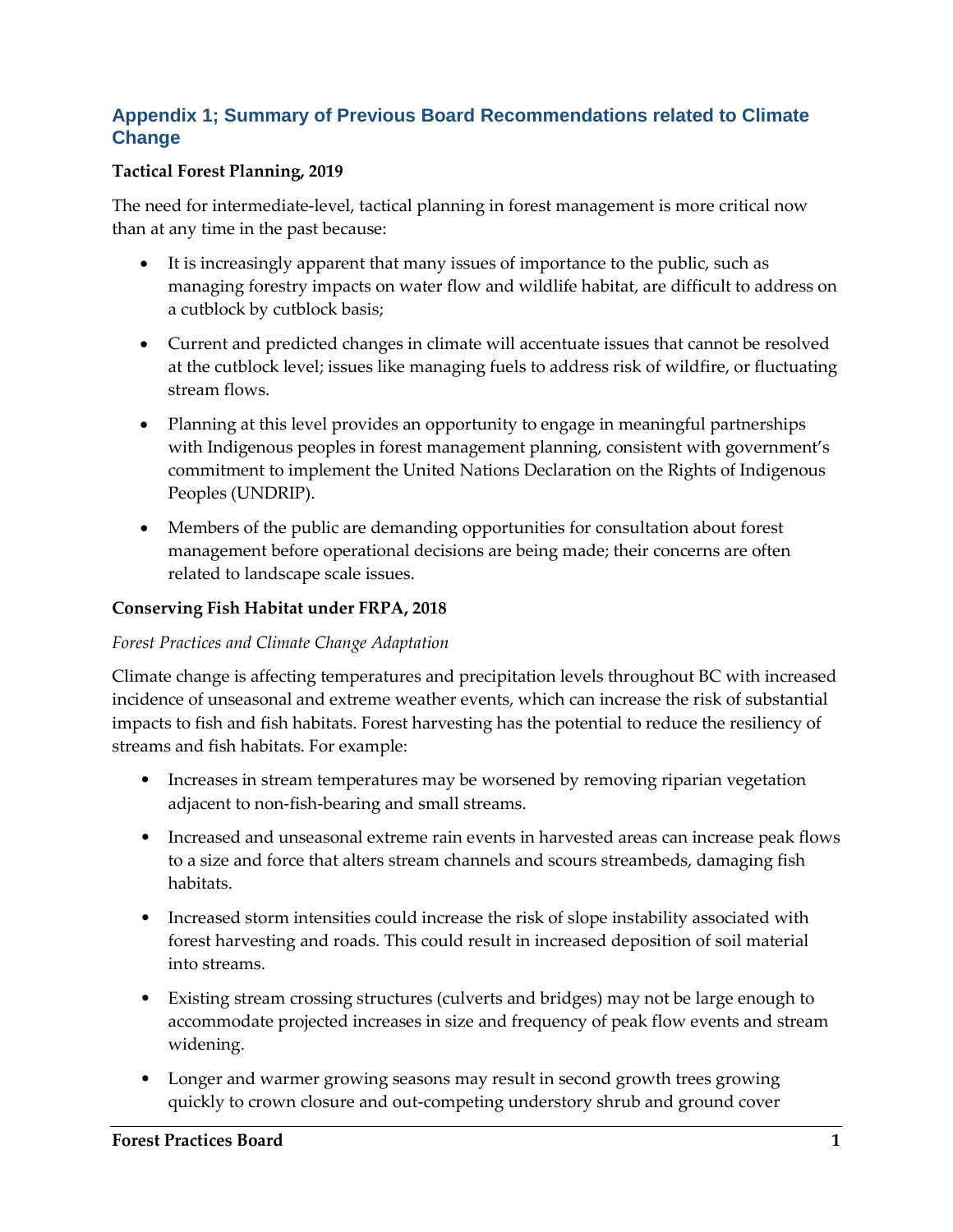vegetation for light, water and nutrients. Fewer understory shrubs in riparian areas could reduce stream bank strength and result in lower stream resilience to heavy water flows.

The BC Government is developing policies, tools and information to assist with climate change adaptation in the natural resource sector. FLNRO approved a Forest Stewardship Action Plan for Climate Change Adaptation in 2012. Each FLNRO region is implementing their own climate change action plans, with actions specific to the pressing issues in each region. As an example, the Climate Action Plan for Thompson Okanagan Region includes actions to establish thresholds for low stream flows, mitigate advances in the timing of freshets, reduce risk of increased stream and lake temperatures, and restore fish habitats lost through increased storm and flood intensity and frequency.

Engineers and Geoscientists BC and the Association of BC Forest Professionals are preparing joint watershed guidelines that require members who are responsible for watershed management or watershed assessments to take into account and plan for climate change. These professional associations expect their members to stay informed on climate change and incorporate consideration of climate change into their practice.

## **East Kootenay Rangelands, 2016**

## *Climate Change Effects*

Plant communities in rangelands are likely to respond to climate change in various ways, depending on their growing site and individual physiologies and innate resilience to changing temperatures and levels of precipitation. Ecosystems are predicted to change in composition as some species shift in their range, new species are introduced, and plant communities adapt to altered seasonal patterns of pollination and reproduction. The impacts of these changes on forage supply are not yet known. Managing pro-actively to promote healthy rangelands now will promote adaptation to climate change and the ability of plant communities to withstand undesirable climate-related agents such as high severity fire, insects and disease, and invasive plants.

Off-road recreation is an ongoing challenge that will require collaboration across agencies and sectors. Efforts to maintain healthy rangelands will help to promote the ability of grassland and open forest ecosystems to adapt to, or withstand, climate change effects.

## **Fuel Management - 2015 Update:**

The Board encourages government to review its approach to fuel management and consider these opportunities for improvement:

- 1. Provide sustainable and adequate funding.
- 2. Treat more area effectively and at a lower cost.
- 3. Redefine the role of local government.
- 4. Reduce the hazard in all new interface areas during the development phase.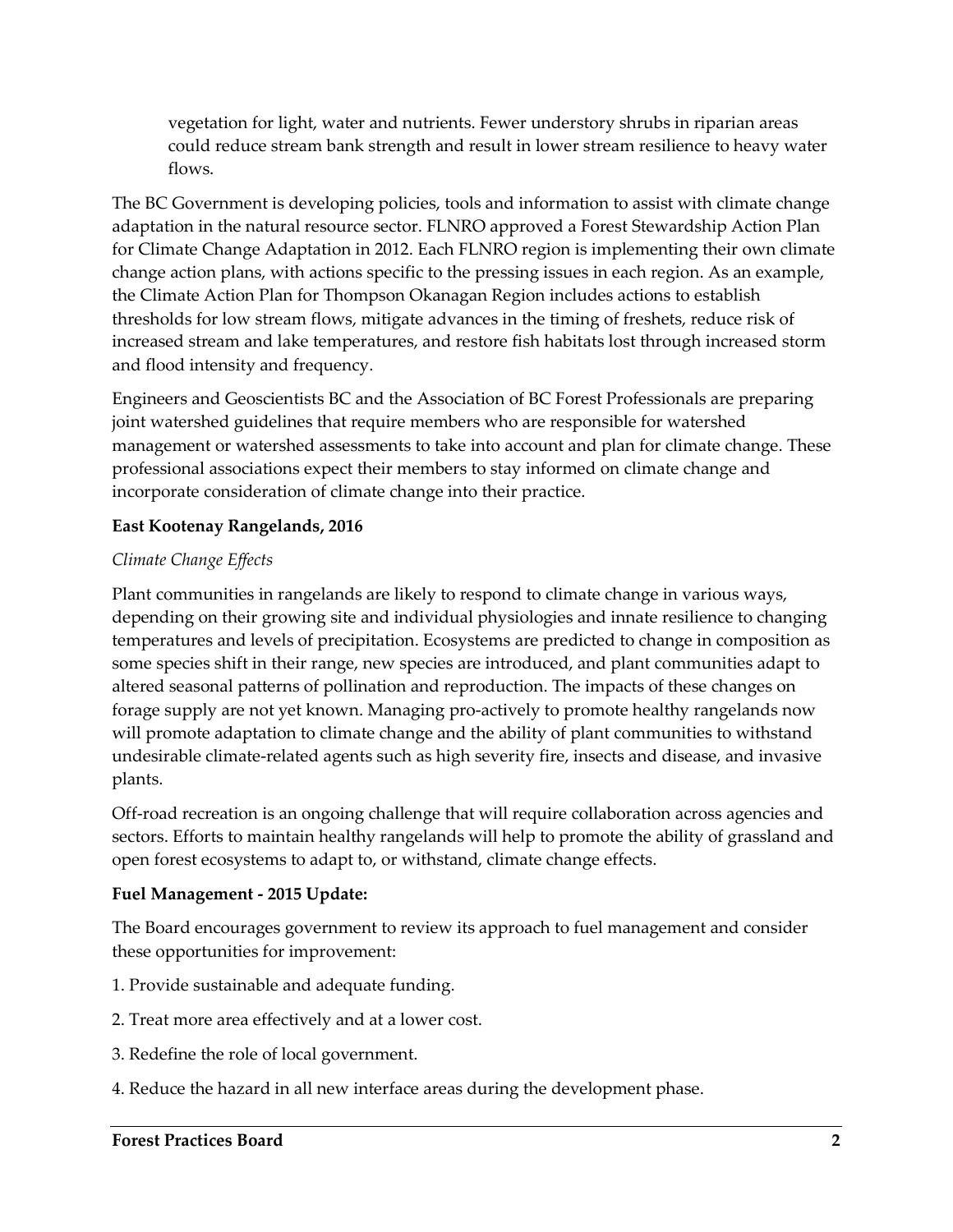5. Convince or compel at-risk private landowners to participate in the FireSmart program.

This report provides several ideas to get the conversation started, but the Board expects consultation with practitioners, local governments, First Nations, the Union of BC Municipalities, First Nations Emergency Services Society and others will be necessary.

## **Fuel Management - Original 2010 report:**

The Board believes that fuel management should be an urgent priority for communities at risk of wildland-urban interface fires. Accordingly, the Board is making the following recommendations:

### Local Governments

- 1. Local governments should consider fuel hazard and wildfire risk and should require mitigation measures before approving new development in interface areas.
- 2. Local governments should take advantage of the fuel management program, build on the experience of others described in this report and manage the hazardous fuels in and around their community.

#### Provincial Government

- 3. The provincial government should make fuel management easier for communities. Possible actions include: Setting provincial stocking standards for interface areas so that local governments do not have to negotiate them individually with MFR district managers. Establishing interface areas where public safety is the first priority. Addressing administrative issues regarding stumpage, appraisal, and international trade to remove them as barriers to local governments taking action. Addressing the need for funding to sustain the program over the long-term. Fostering, encouraging and supporting innovation; local communities may have suggestions for addressing fuel management issues such as liability, jurisdiction and sustainable funding.
- 4. The provincial government should lead the development of best management practices for the management of debris from fuel treatments.

### **Fire Management Planning, 2011**

Based on these findings, the Board is making seven recommendations to the Ministry of Forests, Lands and Natural Resource Operations. The Board requests that the Ministry advise it of the steps taken to implement these recommendations by March 31, 2013.

### *Fire Management Planning*

- 1. Government make fire management planning a high priority by ensuring current plans are up-to-date and moving quickly to Stage 2, which prioritizes values and defines where fire is wanted or unwanted, and under what circumstances.
- 2. WMB and land management staff collaborate to refine the current Fire Management Plan model to focus on information important to fire managers while remaining simple